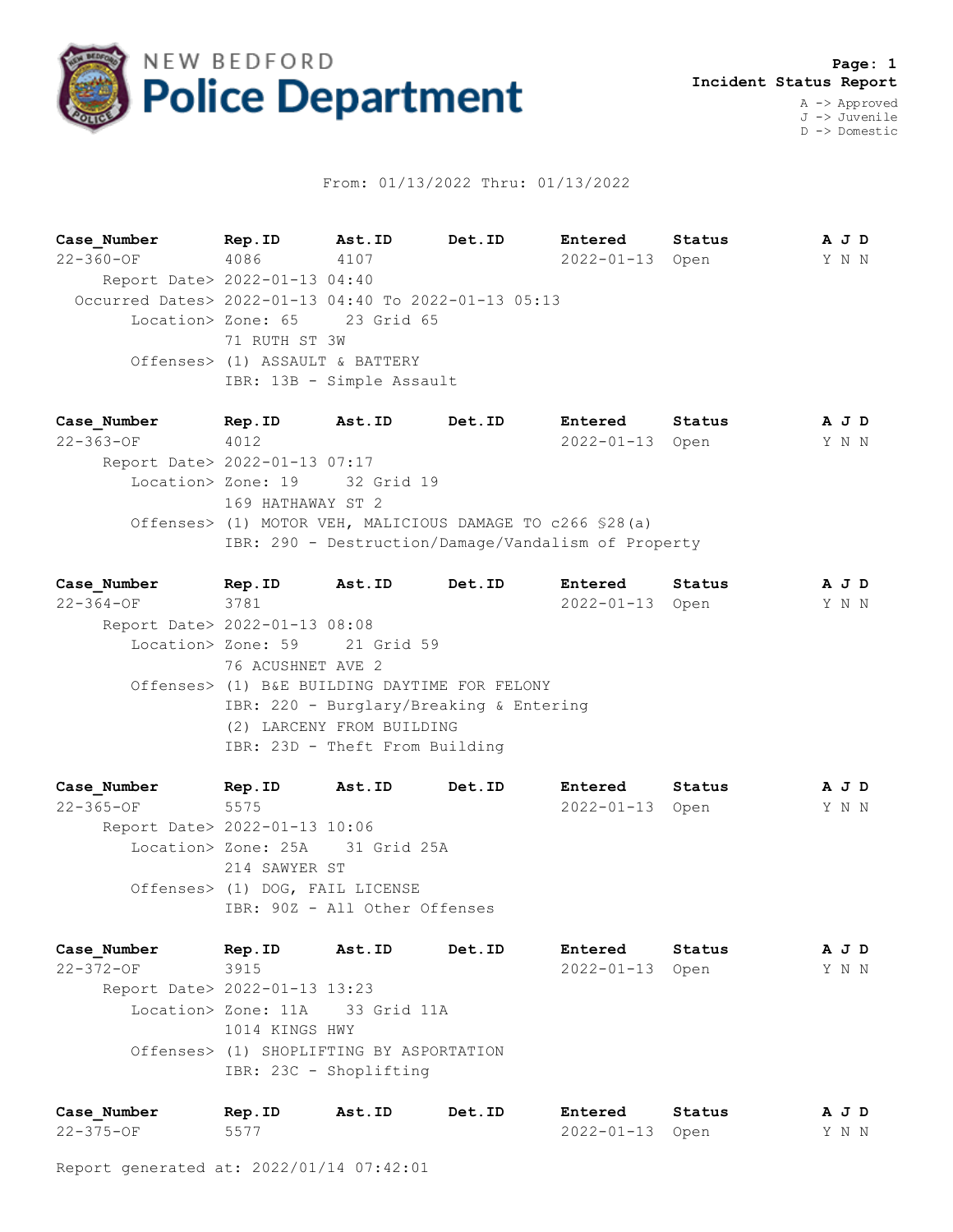

D -> Domestic

 Report Date> 2022-01-13 14:07 Location> Zone: 60B 23 Grid 60B 9 VIALL ST 3S Offenses> (1) ANIMAL, CRUELTY TO IBR: 720 - Animal Cruelty

**Case\_Number Rep.ID Ast.ID Det.ID Entered Status A J D** 22-378-OF 4096 4037 2022-01-13 Open Y N N Report Date> 2022-01-13 16:01 Location> Zone: 66 23 Grid 66 143 APPONAGANSETT ST Offenses> (1) FIREARM, LARCENY OF IBR: 23H - All Other Larceny (2) EXTORTION IBR: 210 - Extortion/Blackmail

**Case\_Number Rep.ID Ast.ID Det.ID Entered Status A J D** 22-379-OF 3796 4040 2022-01-13 Open Y N N Report Date> 2022-01-13 15:29 Occurred Dates> 2021-09-01 00:00 To 2021-10-10 23:59 Location> Zone: 26A 32 Grid 26A 514 SUMMER ST Offenses> (1) IDENTITY FRAUD IBR: 26C - Impersonation

**Case\_Number Rep.ID Ast.ID Det.ID Entered Status A J D** 22-381-OF 4028 2022-01-13 Open Y N N Report Date> 2022-01-13 17:04 Occurred Dates> 2022-01-11 12:00 To 2022-01-13 17:04 Location> Zone: 25A 31 Grid 25A 15 BEETLE ST Offenses> (1) LARCENY UNDER \$1200 BY FALSE PRETENSE IBR: 90Z - All Other Offenses

**Case\_Number Rep.ID Ast.ID Det.ID Entered Status A J D** 22-382-OF 4100 4016 2022-01-13 Open Y N N Report Date> 2022-01-13 18:02 Occurred Dates> 2022-01-13 18:00 To 2022-01-13 18:40 Location> Zone: 53 21 Grid 53 48 SOUTH ST Offenses> (1) UNLICENSED OPERATION OF MV IBR: 99 - Traffic, Town By-Law Offenses

**Case\_Number Rep.ID Ast.ID Det.ID Entered Status A J D** 22-383-OF 3970 2022-01-13 Open Y N N Report Date> 2022-01-13 18:30 Location> Zone: 33 13 Grid 33 133 WILLIS ST 1 Offenses> (1) HARASSMENT PREVENTION ORDER VIOLATION IBR: 13C - Intimidation